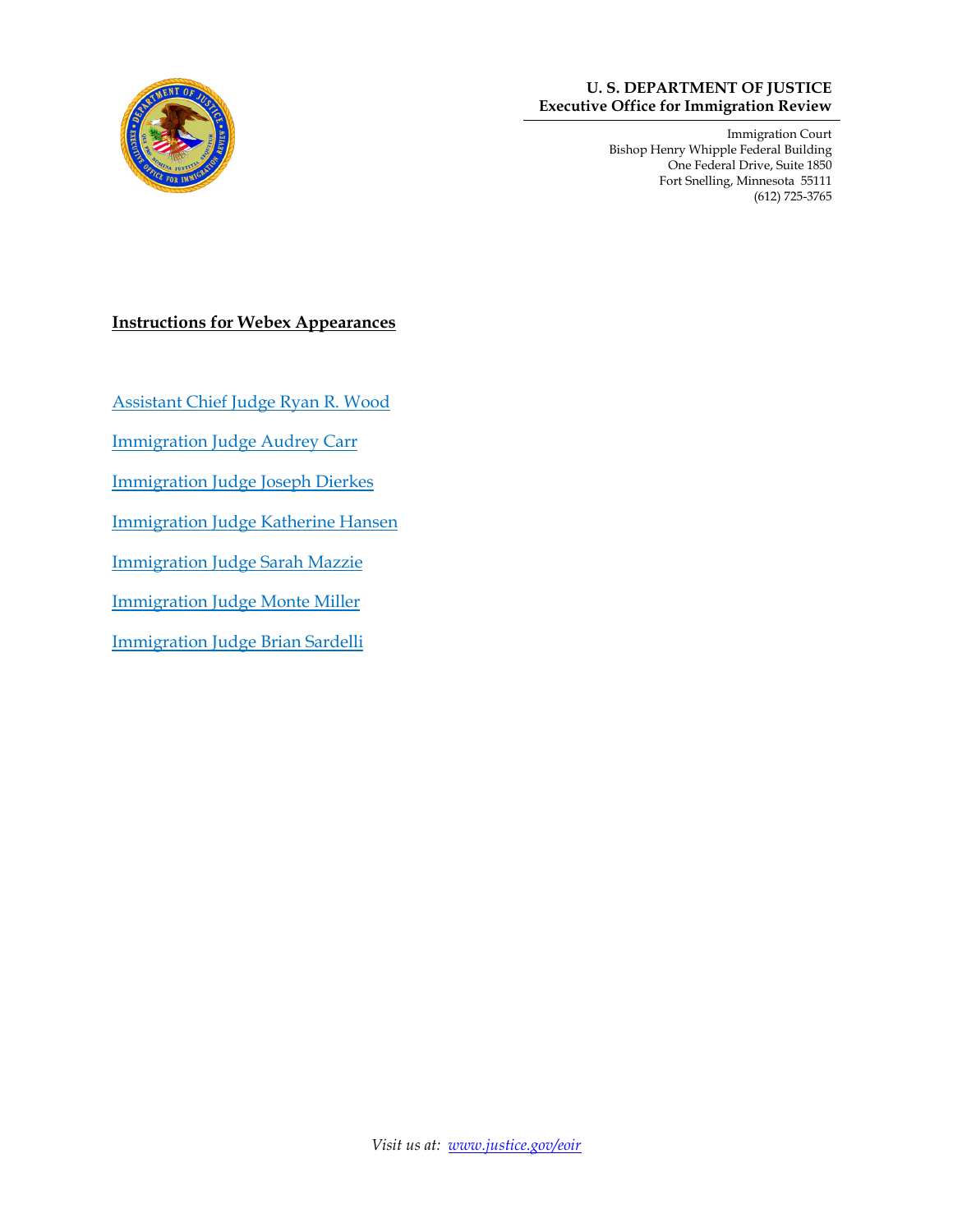# <span id="page-1-0"></span>Assistant Chief Judge Ryan R. Wood

**Thank You for contacting the Fort Snelling Immigration Court. Your request to appear via Webex has been received by Staff. When it's time, join your Webex court hearing here:**

[Join hearing with Judge Wood](https://eoir.webex.com/meet/ACIJ.Wood)

**More ways to join:** 

**Join with the meeting link** 

**<https://eoir.webex.com/meet/ACIJ.Wood>**

**Join by phone**

**+1-415-527-5035** US Toll [Global call-in numbers](https://eoir.webex.com/eoir/globalcallin.php?MTID=m70594f198ae3ce51fc661d01b6371a30)

Access Code: **199 925 9799**

**Tap to join from a mobile device**

[+1-415-527-5035,,1999259799](tel:%2B1-415-527-5035,,1999259799#,,) US Toll

**Need help?** See [Webex Instructions \(justice.gov\)](https://www.justice.gov/eoir/page/file/1339071/download) or go to [https://help.webex.com](https://help.webex.com/)

Please review the **Fort Snelling Standing Order 21-02** (justice.gov).

Additional information can be found at [https://www.justice.gov/eoir/fort-snelling-immigration](https://www.justice.gov/eoir/fort-snelling-immigration-court)[court.](https://www.justice.gov/eoir/fort-snelling-immigration-court)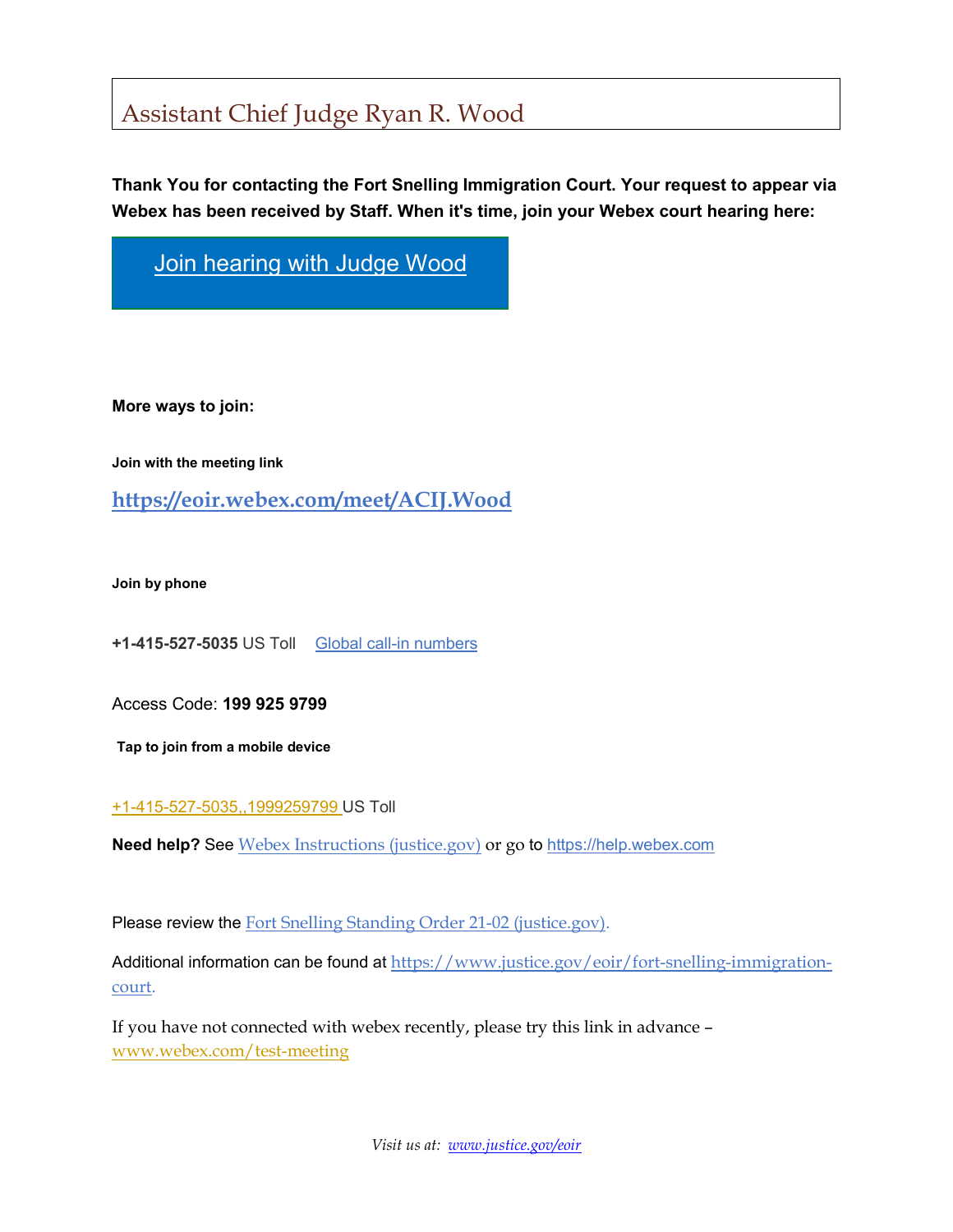## <span id="page-2-0"></span>Immigration Judge Audrey Carr

**Thank You for contacting the Fort Snelling Immigration Court. Your request to appear via Webex has been received by Staff. When it's time, join your Webex court hearing here:**

[Join hearing with Judge Carr](https://eoir.webex.com/meet/IJ.Carr)

**More ways to join:** 

**Join with the meeting link** 

**<https://eoir.webex.com/meet/IJ.Carr>**

**Join by phone**

**+1-415-527-5035** US Toll [Global call-in numbers](https://eoir.webex.com/eoir/globalcallin.php?MTID=m70594f198ae3ce51fc661d01b6371a30)

Access Code: **199 366 7683**

**Tap to join from a mobile device**

[+1-415-527-5035,,1993667683](tel:%2B1-415-527-5035,,1993667683#,,) US Toll

**Need help?** See [Webex Instructions \(justice.gov\)](https://www.justice.gov/eoir/page/file/1339071/download) or go to [https://help.webex.com](https://help.webex.com/)

Please review the [Fort Snelling Standing Order 21-02 \(justice.gov\).](https://www.justice.gov/eoir/page/file/1438046/download)

Additional information can be found at [https://www.justice.gov/eoir/fort-snelling-immigration](https://www.justice.gov/eoir/fort-snelling-immigration-court)[court.](https://www.justice.gov/eoir/fort-snelling-immigration-court)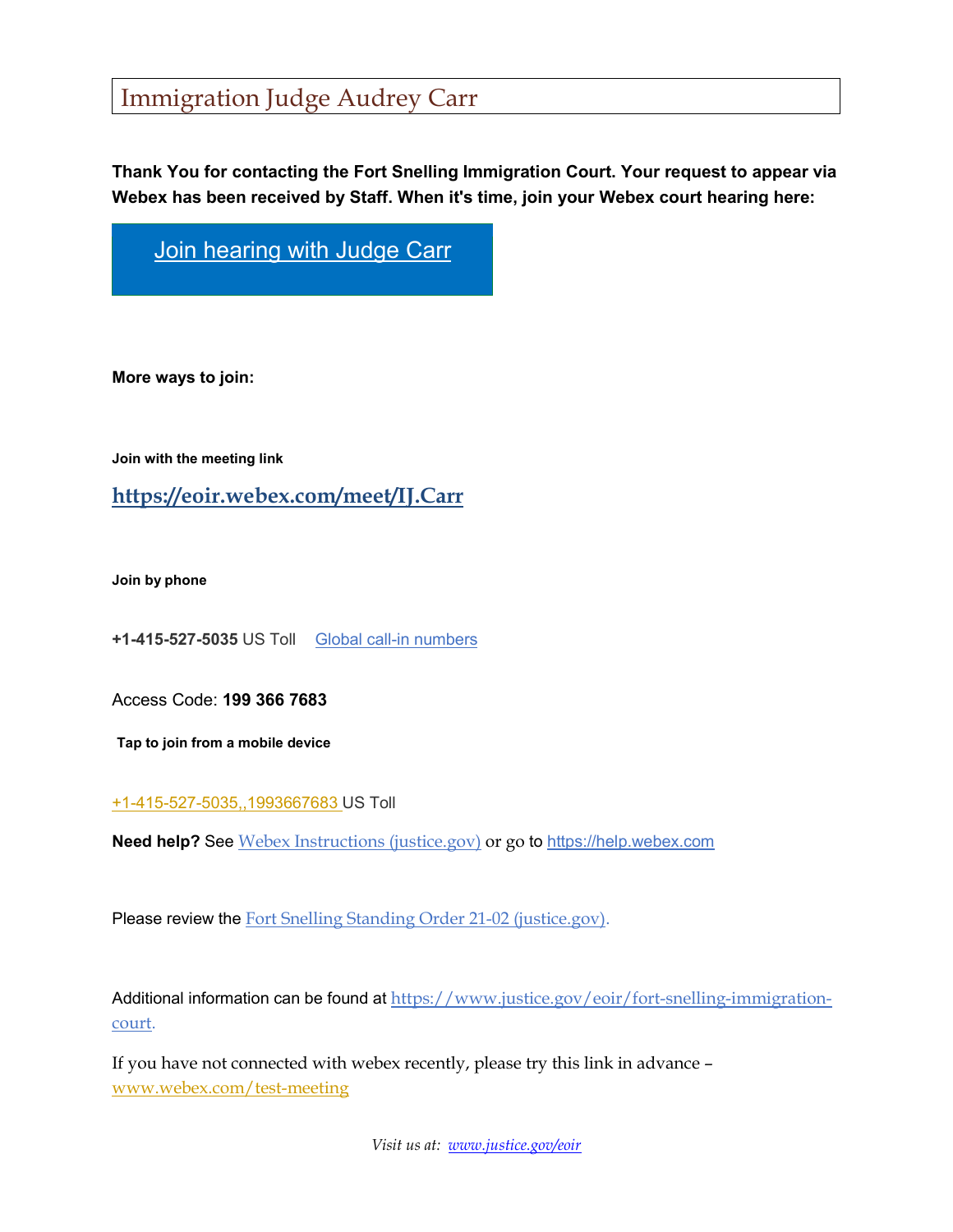## <span id="page-3-0"></span>Immigration Judge Joseph Dierkes

**Thank You for contacting the Fort Snelling Immigration Court. Your request to appear via Webex has been received by Staff. When it's time, join your Webex court hearing here:**

[Join hearing with Judge Dierkes](https://eoir.webex.com/meet/IJ.Dierkes)

**More ways to join:** 

**Join with the meeting link** 

**<https://eoir.webex.com/meet/IJ.Dierkes>**

**Join by phone**

**+1-415-527-5035** US Toll [Global call-in numbers](https://eoir.webex.com/eoir/globalcallin.php?MTID=m70594f198ae3ce51fc661d01b6371a30)

Access Code: **199 712-8406**

**Tap to join from a mobile device**

#### [+1-415-527-5035,,1997128406](tel:%2B1-415-527-5035,,1997128406#,,) US Toll

**Need help?** See [Webex Instructions \(justice.gov\)](https://www.justice.gov/eoir/page/file/1339071/download) or go to [https://help.webex.com](https://help.webex.com/)

Please review the [Fort Snelling Standing Order 21-02 \(justice.gov\).](https://www.justice.gov/eoir/page/file/1438046/download)

Additional information can be found at [https://www.justice.gov/eoir/fort-snelling-immigration](https://www.justice.gov/eoir/fort-snelling-immigration-court)[court.](https://www.justice.gov/eoir/fort-snelling-immigration-court)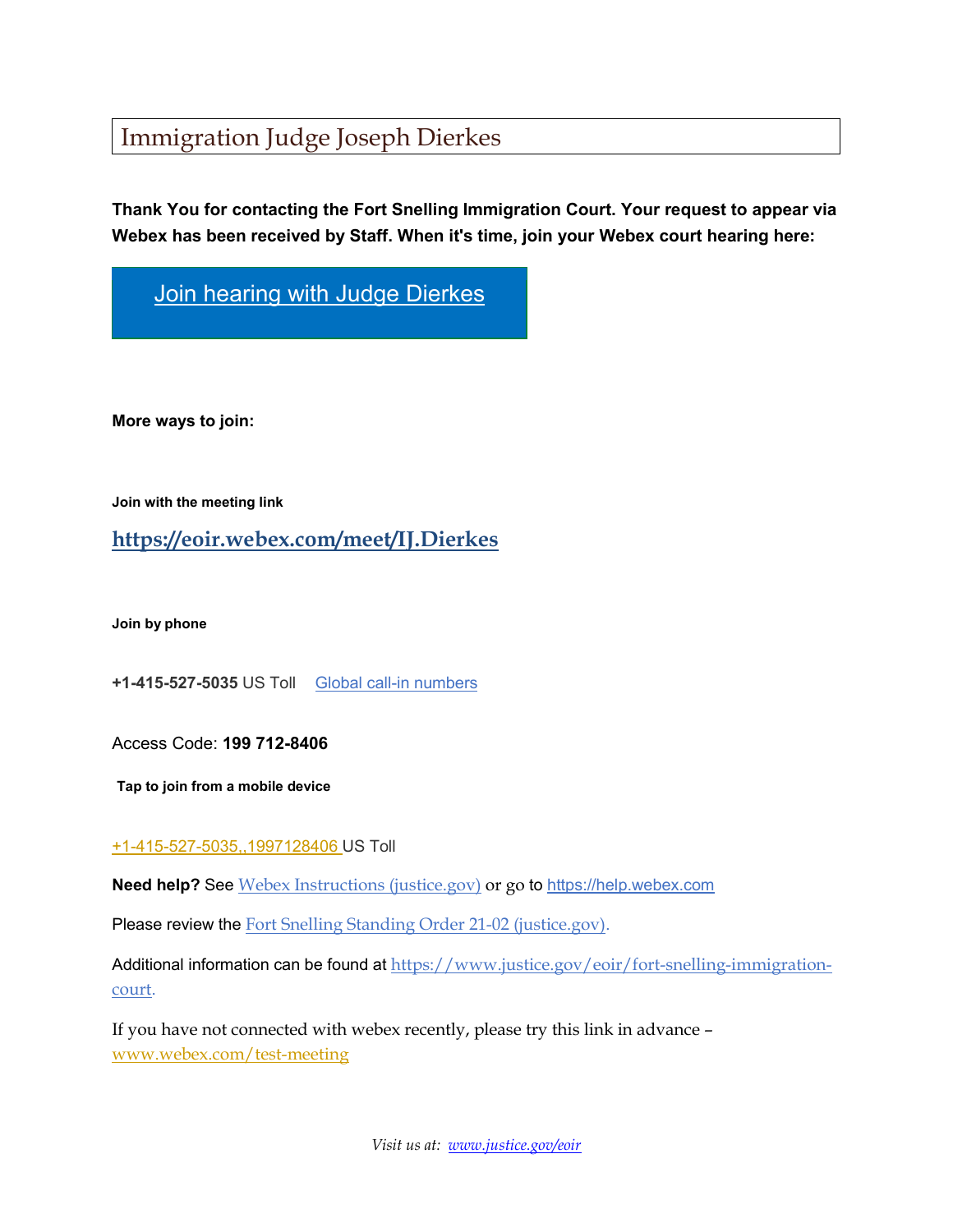## <span id="page-4-0"></span>Immigration Judge Katherine Hansen

**Thank You for contacting the Fort Snelling Immigration Court. Your request to appear via Webex has been received by Staff. When it's time, join your Webex court hearing here:**

**[Join hearing with Judge Hansen](https://eoir.webex.com/meet/IJ.Hansen)** 

**More ways to join:** 

**Join with the meeting link** 

**<https://eoir.webex.com/meet/IJ.Hansen>**

**Join by phone**

**+1-415-527-5035** US Toll [Global call-in numbers](https://eoir.webex.com/eoir/globalcallin.php?MTID=m70594f198ae3ce51fc661d01b6371a30)

Access Code: **199 817 2956**

**Tap to join from a mobile device**

[+1-415-527-5035,,1998172956](tel:%2B1-415-527-5035,,1998172956#,,) US Toll

**Need help?** See [Webex Instructions \(justice.gov\)](https://www.justice.gov/eoir/page/file/1339071/download) or go to [https://help.webex.com](https://help.webex.com/)

Please review the **Fort Snelling Standing Order 21-02** (justice.gov).

Additional information can be found at [https://www.justice.gov/eoir/fort-snelling-immigration](https://www.justice.gov/eoir/fort-snelling-immigration-court)[court.](https://www.justice.gov/eoir/fort-snelling-immigration-court)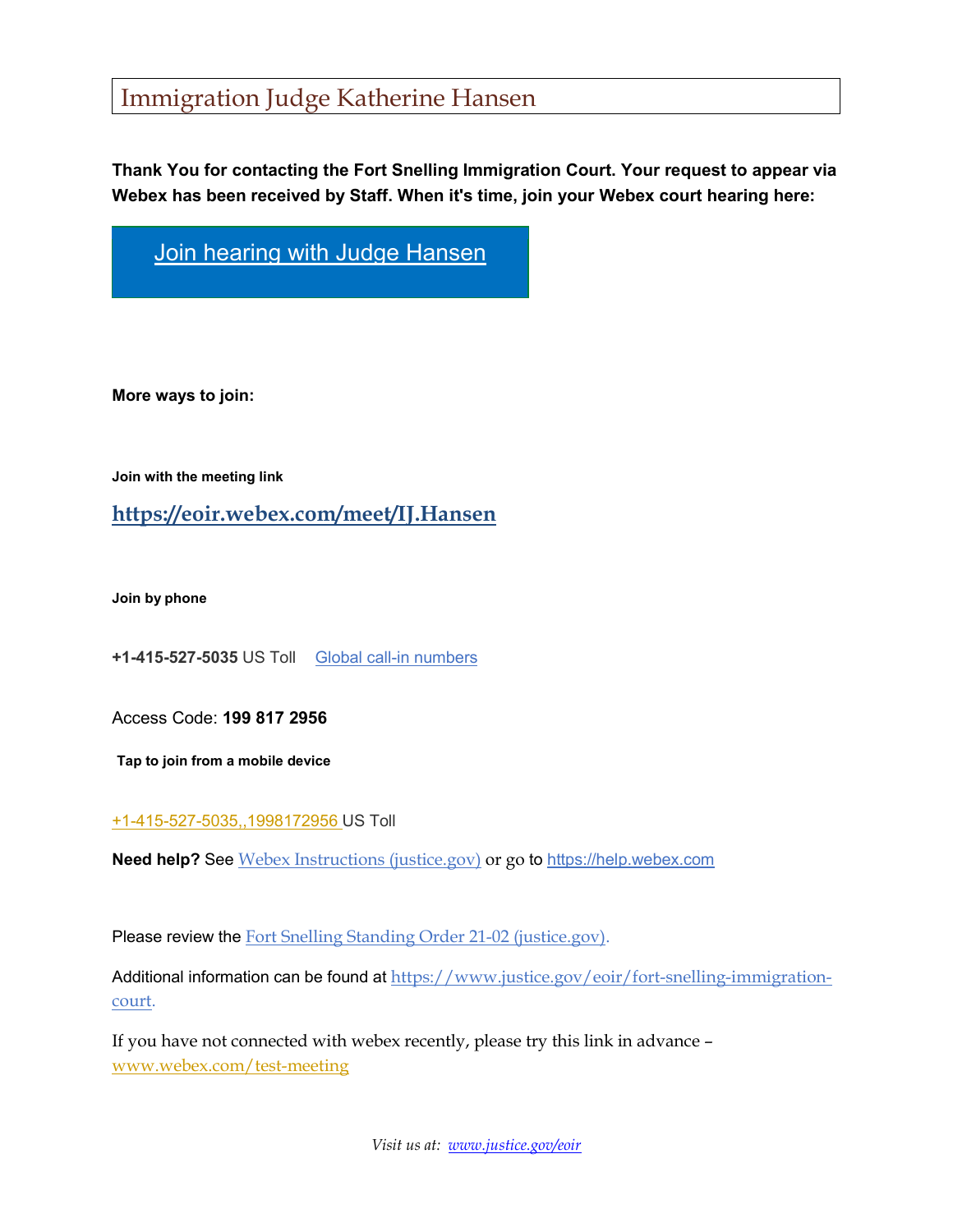## <span id="page-5-0"></span>Immigration Judge Sarah Mazzie

**Thank You for contacting the Fort Snelling Immigration Court. Your request to appear via Webex has been received by Staff. When it's time, join your Webex court hearing here:**

[Join hearing with Judge Mazzie](https://eoir.webex.com/meet/IJ.Mazzie)

**More ways to join:** 

**Join with the meeting link** 

**<https://eoir.webex.com/meet/IJ.Mazzie>**

**Join by phone**

**+1-415-527-5035** US Toll [Global call-in numbers](https://eoir.webex.com/eoir/globalcallin.php?MTID=m70594f198ae3ce51fc661d01b6371a30)

Access Code: **199 315 1370**

**Tap to join from a mobile device**

[+1-415-527-5035,,1993151370](tel:%2B1-415-527-5035,,1993151370#,,) US Toll

**Need help?** See [Webex Instructions \(justice.gov\)](https://www.justice.gov/eoir/page/file/1339071/download) or go to [https://help.webex.com](https://help.webex.com/)

Please review the [Fort Snelling Standing Order 21-02 \(justice.gov\).](https://www.justice.gov/eoir/page/file/1438046/download)

Additional information can be found at [https://www.justice.gov/eoir/fort-snelling-immigration](https://www.justice.gov/eoir/fort-snelling-immigration-court)[court.](https://www.justice.gov/eoir/fort-snelling-immigration-court)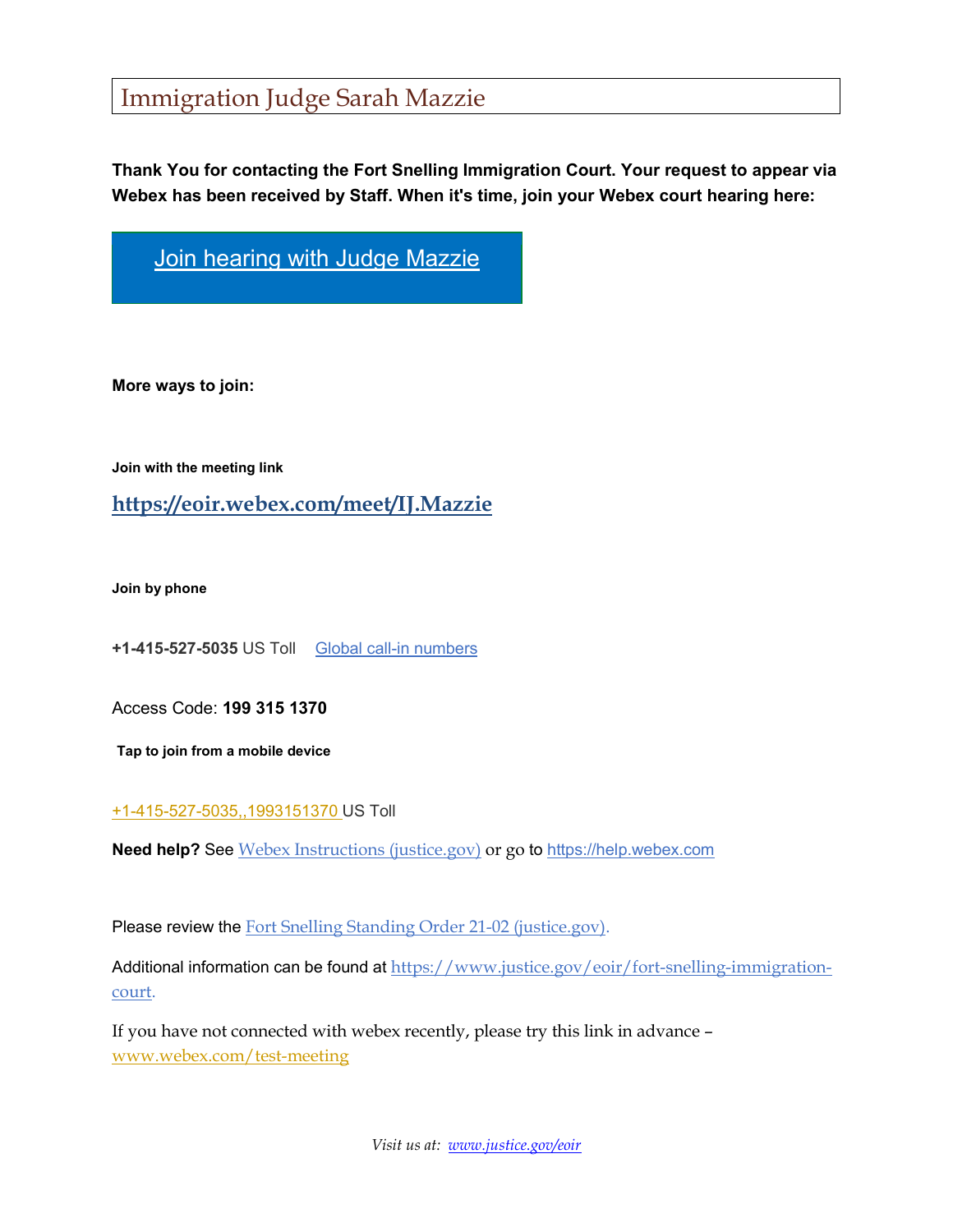## <span id="page-6-0"></span>Immigration Judge Monte Miller

**Thank You for contacting the Fort Snelling Immigration Court. Your request to appear via Webex has been received by Staff. When it's time, join your Webex court hearing here:**

[Join hearing with Judge Miller](https://eoir.webex.com/meet/IJ.Monte.Miller)

**More ways to join:** 

**Join with the meeting link** 

#### **<https://eoir.webex.com/meet/IJ.Monte.Miller>**

**Join by phone**

**+1-415-527-5035** US Toll [Global call-in numbers](https://eoir.webex.com/eoir/globalcallin.php?MTID=m70594f198ae3ce51fc661d01b6371a30)

Access Code: **199 056 4234**

**Tap to join from a mobile device**

#### [+1-415-527-5035,,1990564234](tel:%2B1-415-527-5035,,1990564234#,,) US Toll

**Need help?** See [Webex Instructions \(justice.gov\)](https://www.justice.gov/eoir/page/file/1339071/download) or go to [https://help.webex.com](https://help.webex.com/)

Please review the [Fort Snelling Standing Order 21-02 \(justice.gov\).](https://www.justice.gov/eoir/page/file/1438046/download)

Additional information can be found at [https://www.justice.gov/eoir/fort-snelling-immigration](https://www.justice.gov/eoir/fort-snelling-immigration-court)[court.](https://www.justice.gov/eoir/fort-snelling-immigration-court)